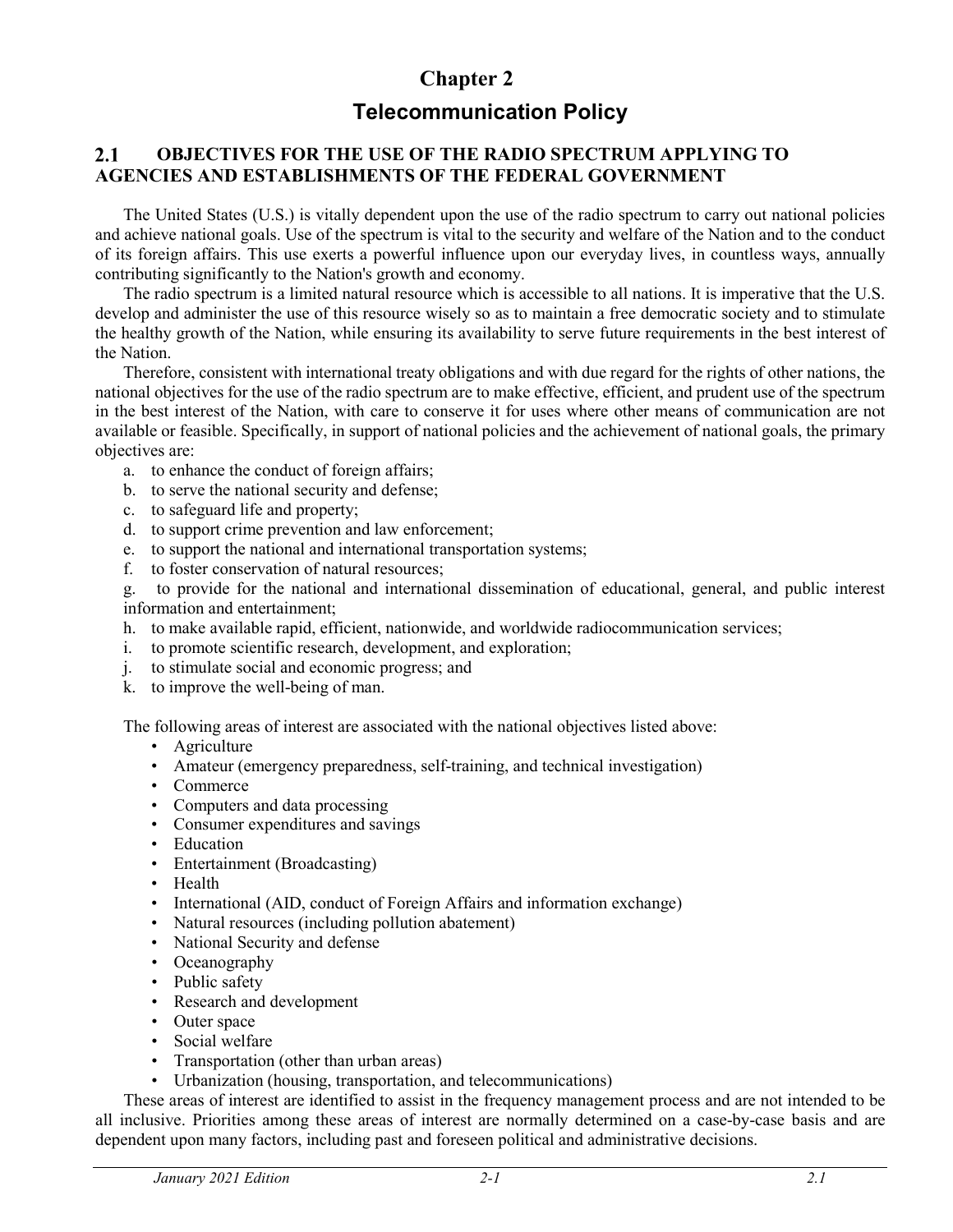#### $2.2$ **FORMULATION OF TELECOMMUNICATIONS POLICY**

1. The formulation and enunciation of national telecommunication policies designed to ensure achievement of the national objectives is an essential element of the role of the Federal Government. Telecommunication policies are made by the Congress, by the Court, by the President and the Assistant Secretary of Commerce for Communications and Information with respect to the agencies and establishments of the Federal Government, and by the Federal Communications Commission for the public. Policy is made through treaties to which the U.S. adheres with the advice and consent of the Senate, through executive agreements, by executive departments and agencies in the discharge of their telecommunication responsibilities, and by custom and precedent. These policies may be separated into three categories: National Telecommunication Policy; Telecommunication Policy applying to the agencies and establishments of the Federal Government; and Federal Communications Commission Telecommunication Policy.

2. The Congress, in the Communications Act of 1934, provided for the regulation of interstate and foreign commerce in communication by wire and radio "so as to make available, so far as possible, to all the people of the U.S. a rapid, efficient, nationwide, and world-wide wire and radio communication service, with adequate facilities at reasonable charges, for the purpose of the national defense, for the purpose of promoting safety of life and property through the use of wire and radio communication," and created the Federal Communications Commission to execute and enforce the provisions of that Act. Sections 301 and 303 of the Act set forth the general powers of the Commission to regulate radio stations, and stipulate that such stations cannot be operated except under and in accordance with the Act and with a license granted under the provisions of the Act. The Congress, by Section 305 of the Act, excluded "Radio stations belonging to and operated by the United States" from the provisions of Sections 301 and 303 of the Act. It provided that all such stations use such frequencies as shall be assigned by the President.

3. The Congress, in the Communications Satellite Act of 1962, declared: "...it is the policy of the United States to establish, in conjunction and in cooperation with other countries, as expeditiously as practicable a commercial communications satellite system, as part of an improved global communications network, which will be responsive to public needs and national objectives, which will serve the communication needs of the United States and other countries, and which will contribute to world peace and understanding.... United States participation in the global system shall be in the form of a private corporation, subject to appropriate governmental regulation.... It is not the intent of Congress by this Act to preclude the use of the communications satellite system for domestic communication services where consistent with the provisions of this Act nor to preclude the creation of additional communications satellite systems, if required to meet unique governmental needs or if otherwise required in the national interest." The Congress provided in Section 201 of the Act: "In order to achieve the objectives and to carry out the purposes of this Act-(a) the President shall-... (7) so exercise his authority as to help attain coordinated and efficient use of the electromagnetic spectrum and the technical compatibility of the system with existing communications facilities both in the United States and abroad...."

4. The President by Reorganization Plan No. 1 of 1977 and Executive Order 12046 of March 26, 1978, established the Assistant Secretary of Commerce for Communications and Information and delegated to the Secretary of Commerce the authority to:

a. Assign frequencies to Federal radio stations and classes of stations, and amend, revoke or modify such assignments;

b. Authorize a foreign government to construct and operate a radio station at the seat of the U.S. Government;

c. Help attain coordinated and efficient use of the electromagnetic spectrum and the technical compatibility of the communications satellite system with existing communications facilities both in the U.S. and abroad;

d. Develop and set forth, in coordination with the Secretary of State and other interested agencies, plans, policies and programs relating to international telecommunication issues, conferences and negotiations;

e. Coordinate preparations for participation by the U.S. in international telecommunication conferences;

f. Coordinate policies and standards for spectrum use and related emergency readiness activities with the Executive Branch;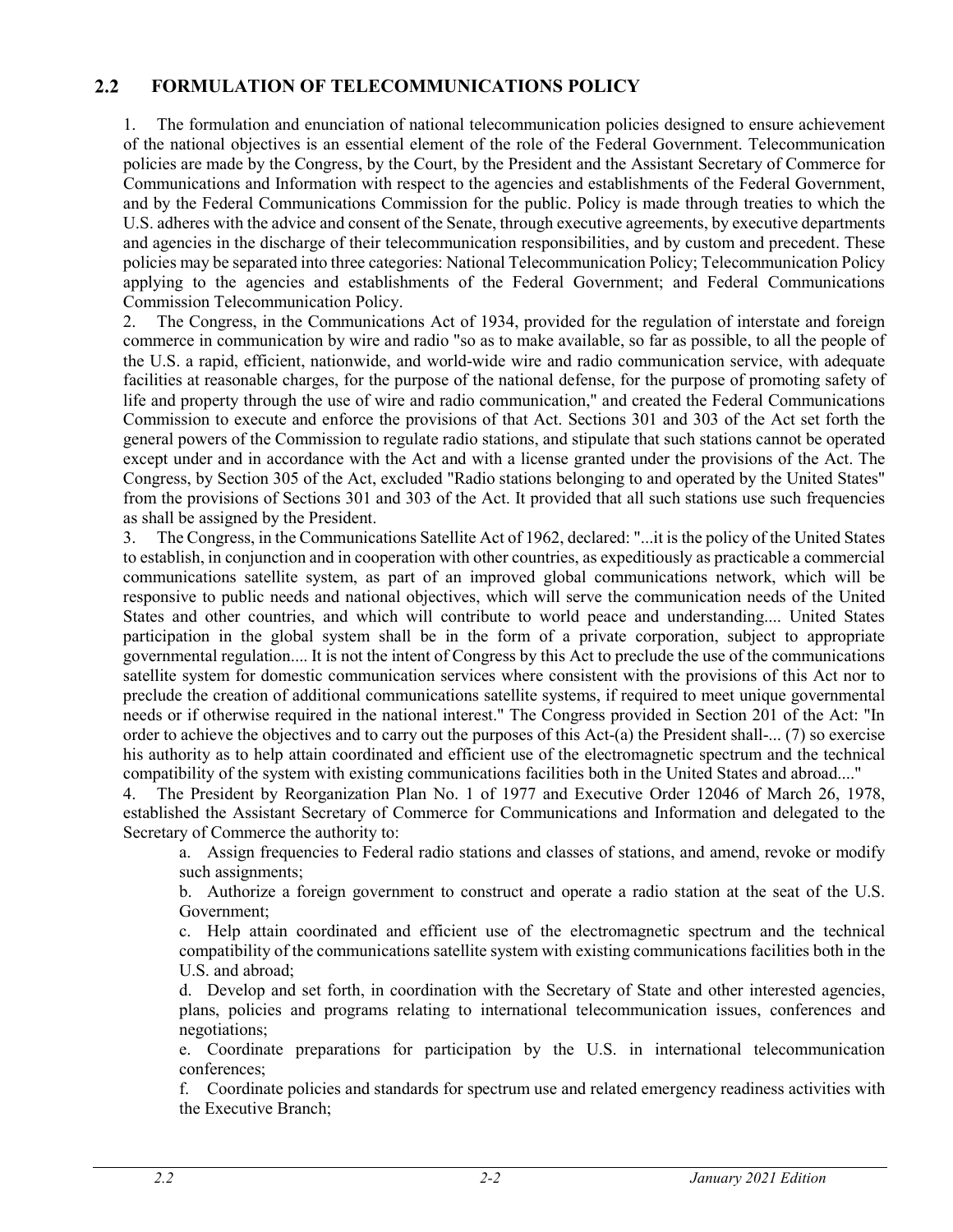g. Ensure that the Executive Branch's views on telecommunication matters are effectively presented to the Federal Communications Commission;

h. Establish policies concerning the use of the spectrum by Federal Government agencies; and

i. Develop, in coordination with the Federal Communications Commission, a comprehensive longrange plan for improved management of the spectrum.

#### **TELECOMMUNICATIONS POLICY APPLYING TO AGENCIES AND ESTABLISH-** $2.3$ **MENTS OF THE FEDERAL GOVERNMENT**

The following policies have been established regarding the use of telecommunications by the agencies and establishments of the Federal Government:

### **2.3.1 General**

#### **Telecommunication Development and Regulation**

The Federal Government shall encourage the development and regulate the use of radio and wire communications subject to its control so as to meet the needs of national security, safety of life and property, international relations, and the business, social, educational, and political life of the Nation.

#### **International Telecommunication Regulation**

1. The Federal Government considers the International Telecommunication Union the principal competent and appropriate international organization for the purpose of formulating international regulations on telecommunication matters.

2. The Federal Government recognizes that other international bodies, such as the International Civil Aviation Organization, International Maritime Organization and the World Meteorological Organization are appropriate international organizations for considering specialized telecommunication matters.

3. The U.S. shall be appropriately represented at international conferences dealing with telecommunications when such conferences appear to involve its national interests.

4. The Federal Government shall foster and encourage the participation, for the purpose of coordination and provision of advice and information, of experts from its commercial communication, scientific, and educational communities as advisers in the preparation for and participation in international telecommunication conferences, in consonance with national policy and security considerations.

### **Operating Capability of Industry**

The Federal Government regards the operating capability of the privately-owned telecommunication industry as a vital national asset and shall encourage and promote the development of that industry in consonance with other national policy and security considerations.

### **2.3.2 Functions to be Achieved**

### **National Defense**

1. The U.S. in time of war or national emergency, as proclaimed by the President, shall have available to the Federal Government the total telecommunication resources of the Nation for utilization with due regard to the extent of the war or emergency and to the continuing operation of services considered to be essential or desirable for the welfare and interest of the United States during such a time.

2. On a continuing and current basis, all common carriers shall be encouraged and assisted in planning and preparing for their immediate readiness to meet emergency or war conditions so that telecommunications responsiveness to National Security Emergency Preparedness requirements can be instantaneous with the occurrence of such conditions.

3. In advance of war or a national security emergency, all desirable and possible measures and procedures necessary for use during emergency or war conditions will be developed and made available as needed so that they can be effected concurrently with the onset or threatened onset of emergency war conditions.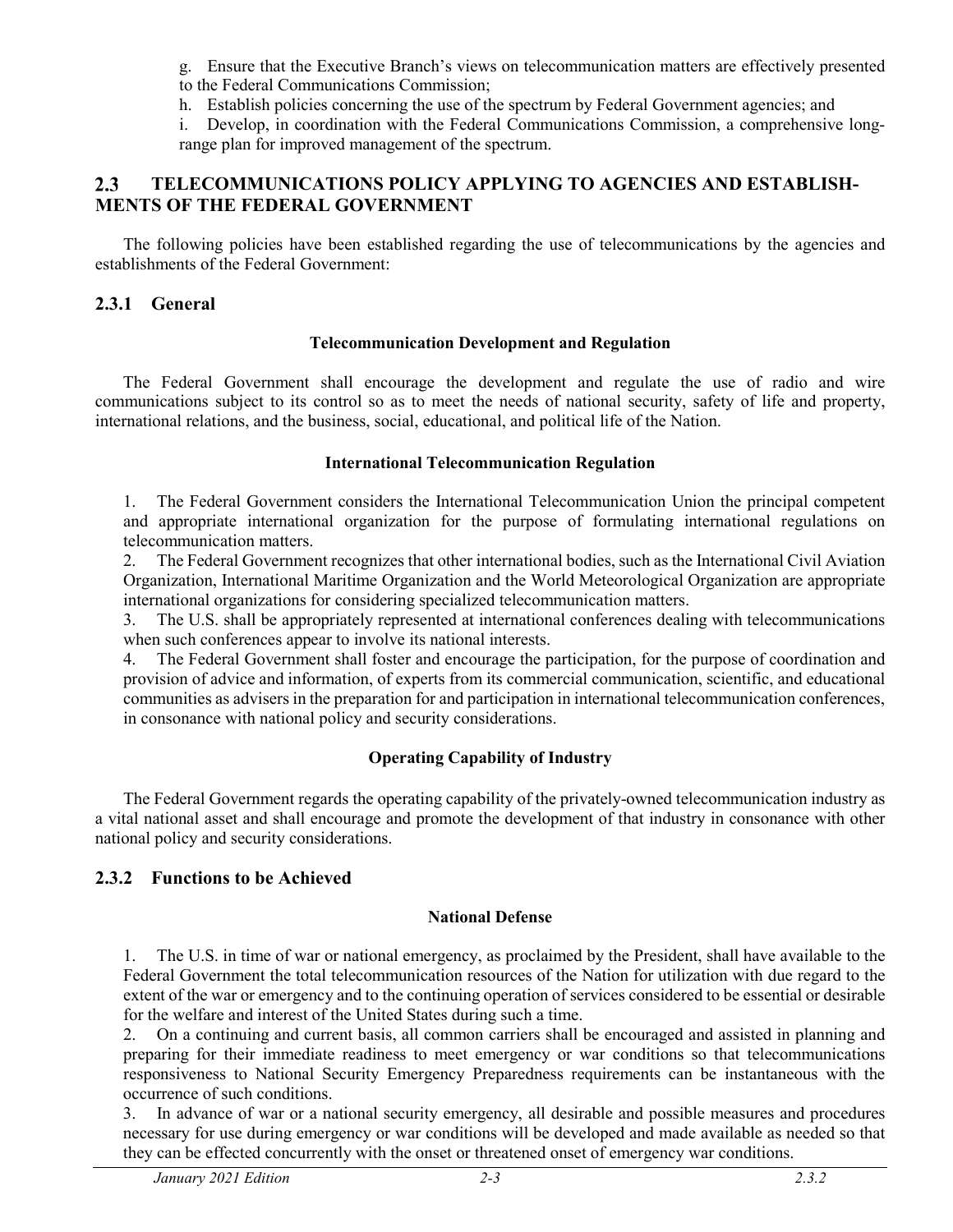#### **Safety at Sea**

The Federal Government shall aggressively foster the development, investigation, selection, and standardization of a worldwide system of radio and electronic aids for marine navigation and communication, since the national security, the Nation's sea commerce, and the assurance of adequate safety of life and property at sea for ships of all nations require such an efficient, integrated, and standardized system.

#### **Safety in the Air**

The Federal Government shall aggressively foster the development, investigation, selection, and standardization of a worldwide system of radio and electronic aids for air navigation and communication, since the national security, the Nation's air commerce, and the assurance of adequate safety of life and property in flight require such an efficient, integrated, and standardized system.

#### **Protection of Life, Property, and National Resources**

The Federal Government shall promote the development and use of radio for the protection of the lives and property of its citizens and of other national resources where other means of communication are not appropriate or available.

#### **Research**

The Federal Government shall foster such research and development activities in the telecommunication field as will permit and encourage the most beneficial use of the radio spectrum in the national interest.

### **Promotion of Efficiency and Economy of Federal Government Operations**

The Federal Government shall promote the development and use of radio to improve the efficiency and economy of Federal Government operations where other means of communication are not appropriate or available.

### **2.3.3 Federal Government Use of Commercial Telecommunication Service**

1. The Federal Government places heavy reliance on the private sector in providing telecommunication service for its own use. This means that all functions normally associated with providing the service shall be performed by the private sector. These functions include design, engineering, system management and operation, maintenance, and logistical support.

2. In order to emphasize the Federal Government's proper role as a user, any proposal designed to provide needed telecommunication service, which requires the Federal Government to perform any of the "provider" functions, such as those listed above, shall be adopted only if commercial service is:

- a. not available to the user during the time needed;
- b. not adequate from either a technical or operational standpoint; or
- c. significantly more costly.

3. A non-commercial service approach is acceptable if such an approach will result in significant savings over an otherwise acceptable commercial service offering. To be considered significant the savings must exceed 10% of the cost of the commercial service. The cost estimate of the non-commercial approach must include, as a minimum, all of the factors called out by Office of Management and Budget Circular A-76. If the proposed approach involves heavy investment, rapid obsolescence, or uncertain requirements, the minimum savings threshold should be increased to reflect these factors.

4. The Federal Government shall establish separate communication satellite systems only when they are required to meet unique governmental needs, or are otherwise required in the national interest.

### **2.3.4 Use of Space Radiocommunication Techniques in the Aeronautical Services**

The Federal Government shall promote the use of space radiocommunication techniques in the aeronautical services when economy of operation, improved service, and the more effective use of the radio spectrum will thereby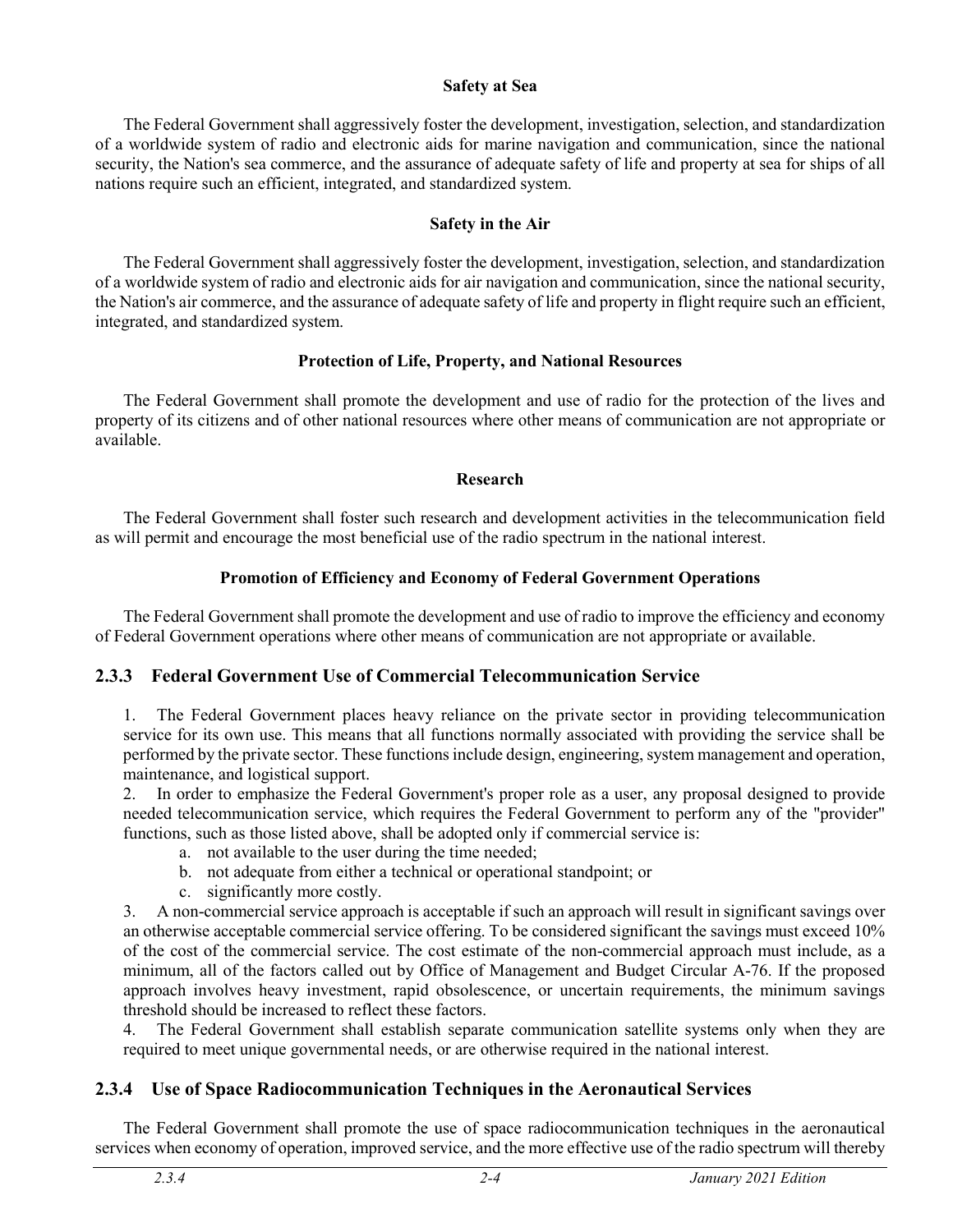result. The Federal Government shall promote the use of frequencies in the band 1535-1660 MHz for the aeronautical mobile (R) service for international civil aviation operations.

# **2.3.5 Role of Leadership by the Federal Government**

The Federal Government shall exercise leadership in the application of technological advances of operational procedures that will result in more efficient and effective use of the radio spectrum. Periodically, it shall measure the status of current technical and operational capabilities to determine necessary changes in technical standards, allocations, or assignments which should be affected.

# **2.3.6 Radio Spectrum Administration**

1. The Federal Government regards the radio frequency spectrum as a world resource in the public domain; consequently it shall adopt policies and measures to ensure that this resource is used in the best interest of this Nation, but with high regard to the needs and rights of other nations.

The supervision and administration of Federal use of the radio frequency spectrum shall have the objective of assuring that such use is efficient, effective, and prudent.

2. The Federal Government considers the radio frequency spectrum to be a vital national resource. Any rights of United States users to operate on any radio frequency are rights held by the United States as a whole. Such rights may be transferred by the Federal Government from one user to another, as required in the overall national interest.

3. The Federal Government considers that the basic guide to follow in the normal assignment of radio frequencies for transmission purposes is the avoidance of harmful interference and the use of frequencies in a manner which permits and encourages the most beneficial use of the radio frequency spectrum in the national interest.

4. Within the jurisdiction of the Federal Government, use of the radio frequency spectrum for radio transmissions for telecommunications or for other purposes shall be made by Federal Government stations only as authorized by the Assistant Secretary.

5. In view of the limitations of the usable radio frequency spectrum, and to ensure the best possible return from the use thereof, in time of peace, the Federal Government shall require all users to:

a. justify any except an emergency request for radio frequencies prior to the assignment or use of such frequencies;

- b. confirm periodically the justification of continued use;
- c. employ up-to-date spectrum-conserving techniques as a matter of normal procedure; and

d. ensure the ability to discontinue the electronic functioning of any emission system including satellites when required in the interest of communication efficiency and effectiveness.

6. In recognition of the congestion of that portion of the radio frequency spectrum which is suitable for longdistance communication, only in exceptional circumstances shall frequencies below 30 MHz be assigned in the domestic fixed service.

7. Normally, radio frequencies shall be assigned in the following order:

a. Frequencies used primarily, predominantly, and directly for national security and defense, for purposes which are vital to the safety of the Nation.

b. Frequencies used primarily, predominantly, and directly to safeguard life and property in conditions of distress.

c. Frequencies used primarily, predominantly, and directly to safeguard life and property in other than conditions of distress where other means of communication are not available.

d. Frequencies used in scientific research and those used in services that have no adequate means of rapid communication, when such use is considered to be necessary or desirable in the national interest.

e. Frequencies used for all other purposes, the assignment of which must be judged upon the merits of the intended use.

# **2.3.7 Spurious Emissions**

1. In principle, spurious emissions from stations of one radio service shall not cause harmful interference to stations of the same or another radio service within the recognized service areas of the latter stations, whether operated in the same or different frequency bands.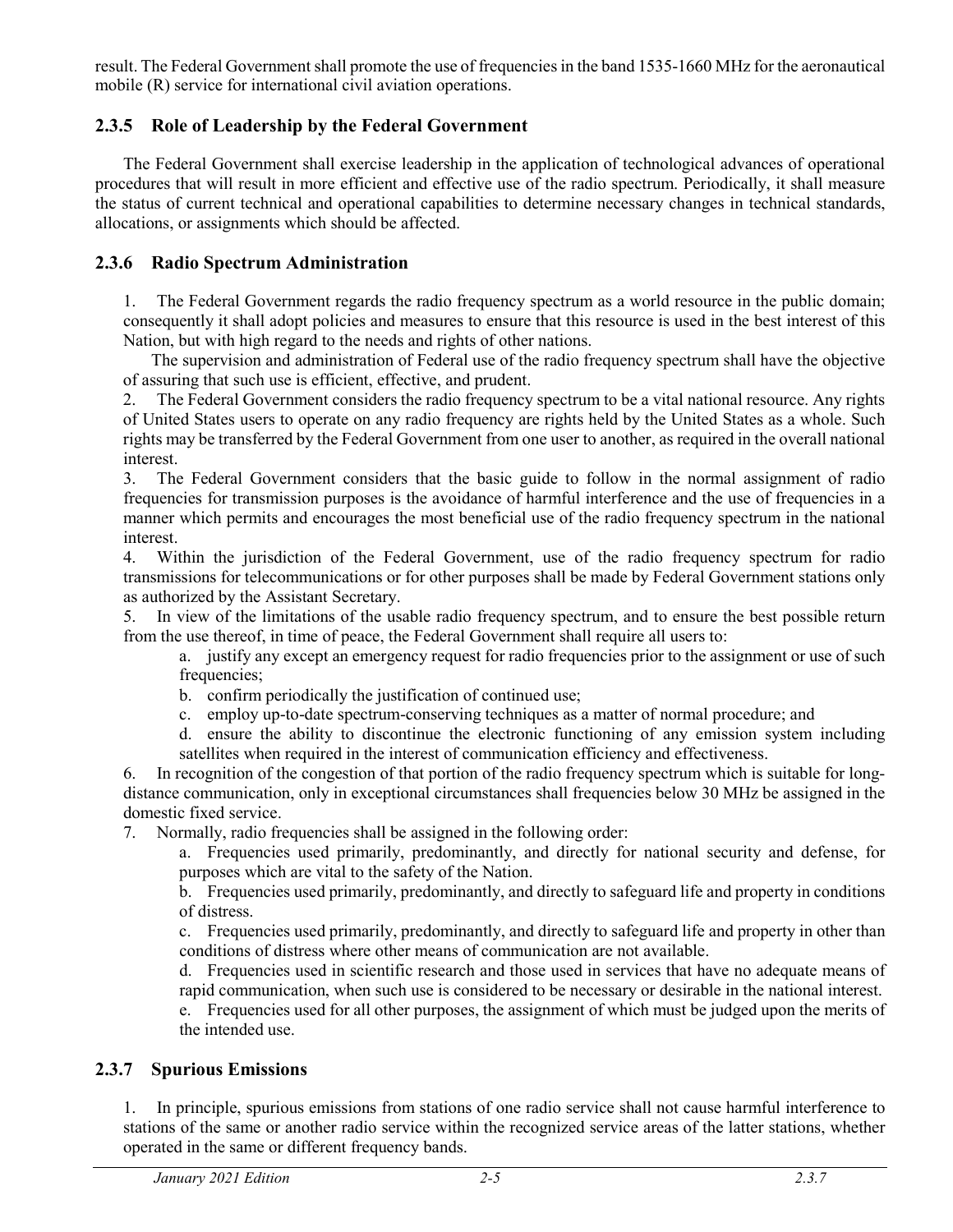2. Providing that appropriate spectrum standards in Chapter 5 are met, an existing station is recognized as having priority over a new or modified station. Nevertheless engineering solutions to mitigate interference may require the cooperation of all parties involved in the application of reasonable and practicable measures to avoid causing or being susceptible to harmful interference.

# **2.3.8 Ionosphere Sounders**

- 1. Ionosphere sounders have demonstrated their value in providing data for:
	- a. increasing scientific knowledge of the Earth's atmosphere;
	- b. real-time evaluation of propagation conditions to increase the reliability of high frequency communications;
	- c. real-time monitoring of upper atmosphere phenomena;
	- d. improving utilization of the radio spectrum;
	- e. predicting disturbed ionosphere conditions; and
	- f. enhancing survival communications, particularly in a nuclear environment.

2. Since uncontrolled growth in the number of ionosphere sounder transmitters could result in mutual, harmful interference among them and could be a potential source of harmful interference to established radio services, radio frequency support for ionosphere sounder transmitters shall be affected only in accordance with the provisions of Sections 8.2.21 and 8.2.22.

# **2.3.9 Safety Service**

- 1. ITU Radio Regulation **1.59** defines a safety service as "any radiocommunication service used permanently or temporarily for the safeguarding of human life and property". The intent of RR **1.59** is that the safety service connotation should be applied to individual uses (assignments) of the radio frequency spectrum, irrespective of the radio service normally applied. This is a very important point since assignments which do entail the providing of a safety-of-life function require an appropriate degree of protection. It does not mean that such assignments have any special status which would in any way alter the normal rules applied with respect to primary, and secondary allocations, noting that priority of communications is otherwise provided in the Radio Regulations (Articles **44** and **53**).
- 2. From a spectrum management point of view, the domestic and international policies regarding safety service are consistent. Accordingly, the following guidance is applicable:

a. The protection and status afforded to the categories of services and allocations and to stations in all services is governed, inter alia, by Art. **5**, Sec. II. ITU Radio Regulations (RR).

b. Request for assistance in the case of harmful interference (RR **1.169**) caused to stations of the radionavigation service in a frequency band where the service is allocated under the Table of Frequency Allocations on a secondary basis would be treated by terms of RR **5.28** through **5.31**.

c. Request for assistance in the case of harmful interference (RR **1.169**) caused to stations of the radionavigation service in a frequency band where the service is allocated under the Table of Frequency Allocations on a coequal primary basis would be treated in accordance with normal practices based upon which operation was first brought into use unless it can be demonstrated that a "safety-of-life function is being served." In other words, any radiocommunication service, which uses the spectrum for safety purposes may be regarded in that case as a safety service and, in this respect, the appropriate provisions of the Radio Regulations would apply.

# **2.3.10 Use of Spectrum Conserving Methods for Radio Communication Systems**

The Federal Government, in its role of leadership in the application of advanced technology, shall foster the application of spectrum-conserving methods for radio communication systems used by the Federal Government. Spectrum-conserving systems are new or existing systems that make use of innovative designs or unique applications that result in efficient use of frequency, space and time. Efficient use is a mission-oriented factor that combines the requirements of the mission with available techniques to provide the most effective solution. Federal agencies are encouraged to use spectrum conserving technologies and methods where they will satisfy agency operational requirements and will enhance service, economy of operation, and the more efficient and effective use of the radio spectrum. However, where spectrum is readily available due to geographic considerations or other factors, or where mission requirements mandate, security, economics, or some technical or system performance criterion may be the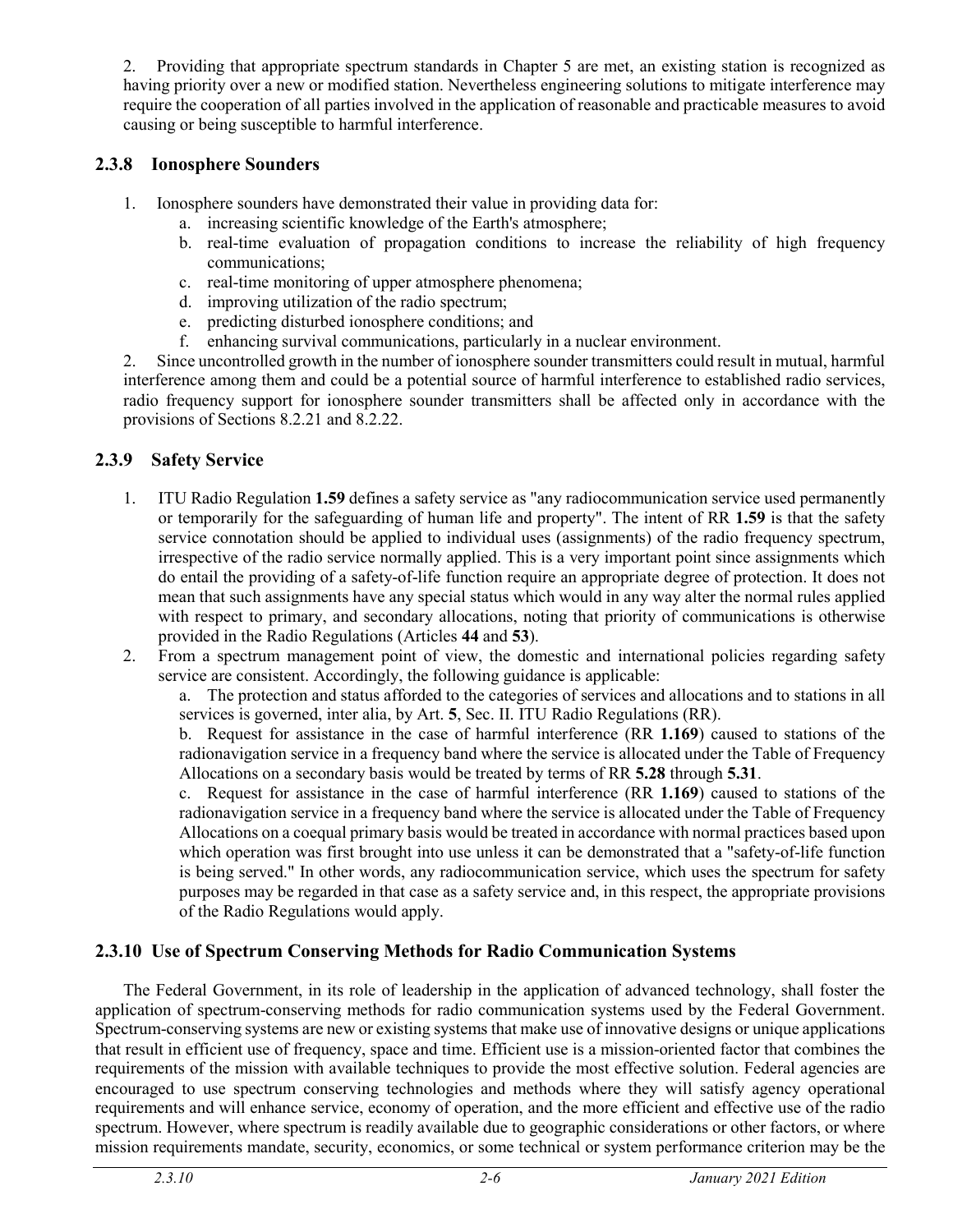determining factor in system selection.

# **2.3.10.1 Land Mobile Systems**

1. Spectrum conserving methods that should be considered for land mobile operations include trunked systems, narrowband Frequency Modulation (FM) (NBFM), and amplitude compandored single sideband (ACSSB).

a. Trunking is a technique that uses dynamic channel assignment to potentially obtain a higher degree of channel loading and increased spectrum utilization.

b. NBFM is conventional FM with channel spacing of 12.5 kHz or less. It may be capable of interoperation with conventional FM equipment using 25 kHz channel spacing.

c. ACSSB is a single-sideband modulation scheme with a necessary bandwidth of approximately 3.0 kHz, a standardized pilot carrier for synchronization, and amplitude compandoring.

2. The Federal Government shall foster the development of and standards for trunked land mobile systems used in appropriate bands allocated to the Federal Government.

3. The Federal Government shall foster the development of, and standards for, narrowband land mobile systems used in appropriate band allocated to the Federal Government. Further, to implement the objectives of the "Land Mobile Spectrum Efficiency Plan", submitted to Congress in October 1993 (IRAC Doc. 28497), mandated in the National Telecommunications Authorizations Act of 1992, P.L.102-538) (IRAC Doc. 27964), the Federal Government shall institute plans to narrowband land mobile systems operating in the following bands and in accordance with the following schedule:

a. After January 1, 1995, all new systems, and after January 1, 2005, all systems in the 162-174 MHz band must conform to the provision of paragraph 4.3.7A of this manual.

b. After January 1, 1995, all new systems and after January 1, 2008, all systems in the 406.1-420 MHz band must conform to the provisions of paragraph 4.3.9 of this manual.

c. After January 1, 1997, all new systems and after January 1, 2008 all systems in the 138-150.8 MHz band must conform to the technical standards contained in paragraph 5.3.5.2 of this manual.

# **2.3.11 Reserved**

# **2.3.12 Proof of Compliance with FCC Licensing Requirements**

Section 104(e) of the National Telecommunications and Information Administration Organization Act, as amended, requires that NTIA have proof of compliance with FCC licensing requirements for non-government operations of a radio station utilizing a government frequency or utilization of a government radio station for nongovernment purposes. Federal agencies must include the FCC file number of any non-government entity using government facilities or radio frequencies for non-government purposes in the application for an NTIA frequency assignment. $1$ 

# **2.3.13 Special Conditions for Department of Defense Use of the Spectrum**

1. As mandated by Title X, Subpart G, Section 1062 of the National Defense Authorization Act for Fiscal Year 2000, the Department of Defense shall not surrender use of any band of frequencies in which the Department of Defense is a primary user for non-federal use, unless the following conditions are met.

a. NTIA, in consultation with the FCC, has identified and made available to the Department of Defense for its primary use<sup>[2](#page-6-1)</sup>, if necessary, an alternative band or bands of frequencies with comparable technical characteristics as a replacement; and,

 $\overline{a}$ 

<span id="page-6-0"></span><sup>&</sup>lt;sup>1</sup> See IRAC Doc. 28420/1-2.2.5.

<span id="page-6-1"></span> $2$  As used in this Section, a "band of frequencies in which the Department of Defense is a primary user" is a band of frequencies, or part thereof, listed in the National Table of Frequency Allocations under the Federal Government column heading allocated on a primary basis to any radiocommunication service in which the Department of Defense operates spectrum-dependent equipment, as evidenced by one or more operational frequency assignment authorizations listed in the Government Master File for one or more primary services in that band, and as determined by NTIA, in consultation with the Office of the Secretary of Defense and the Joint Staff, based upon: